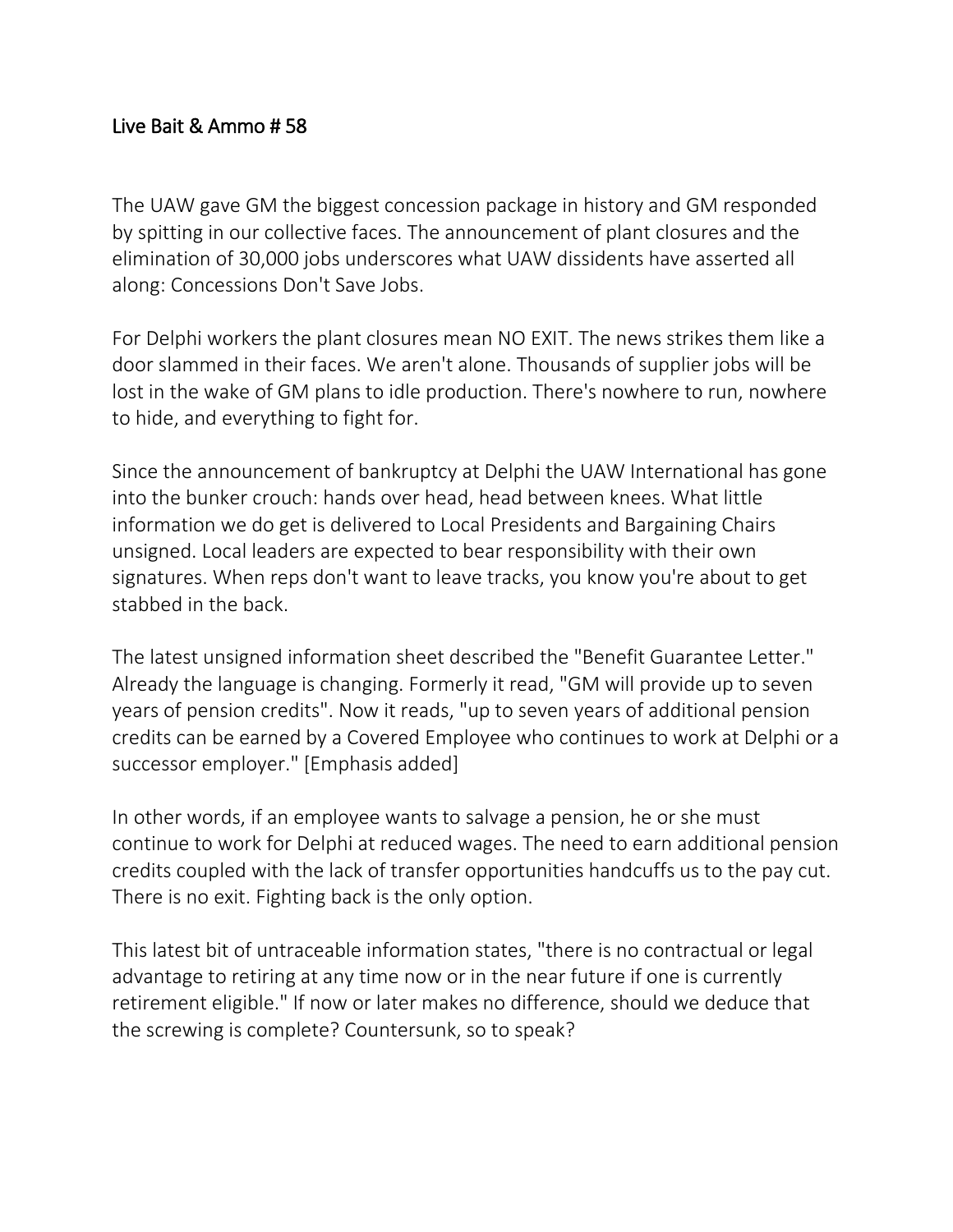The letter concludes, "This summary is based on current understandings of contractual obligations and pension laws. This is neither a Summary Plan Description nor the Plan document." [Emphasis added]

"Current understandings?" Why the plural? Is there more than one understanding? Does the modifier "current" imply the "understandings" are temporary and thus, subject to change at some later date?

There are many questions but no International Rep has stepped forward to answer those questions. If there was a legitimate contract or supplement that enumerated the terms of the GM Benefit Guarantee, all our questions could be answered by Local Benefit Reps. But no such document exists.

Shoemaker said the Benefit Guarantee was part of our contract. If Judge Drain voids the contract, will the Benefit Guarantee be drained as well? Does anyone else find it suspicious that we can't see a "Summary Plan Description" or the actual "Plan document"?

GM insists its liability ranges from 0 -12 billion dollars. The wide range of the estimate indicates that the guarantee is in negotiation and the outcome is uncertain. The UAW's reluctance to produce a legally binding document indicates the exact language is uncertain. The UAW's unwillingness to sign letters of information concerning the Benefit Guarantee indicates that UAW reps themselves are uncertain. The International insists we must trust them without question but their history renders their credibility uncertain. The only thing we can be sure of at this point is uncertainty.

The UAW is dominated by the Administrative Caucus. After 25 years of collaboration with the companies, the Ad Caucus may as well change its name to the Concession Caucus. Different names, same difference, like two sides of a coin called company/union.

We must prepare to mount a Vote No campaign because the Concession Caucus [CC] will try to sell us out. This is not speculation, its historical perspective. The CC has the same world view as the corporate bosses, i.e., workers must compete against each other. The CC believes workers must sacrifice for the good of the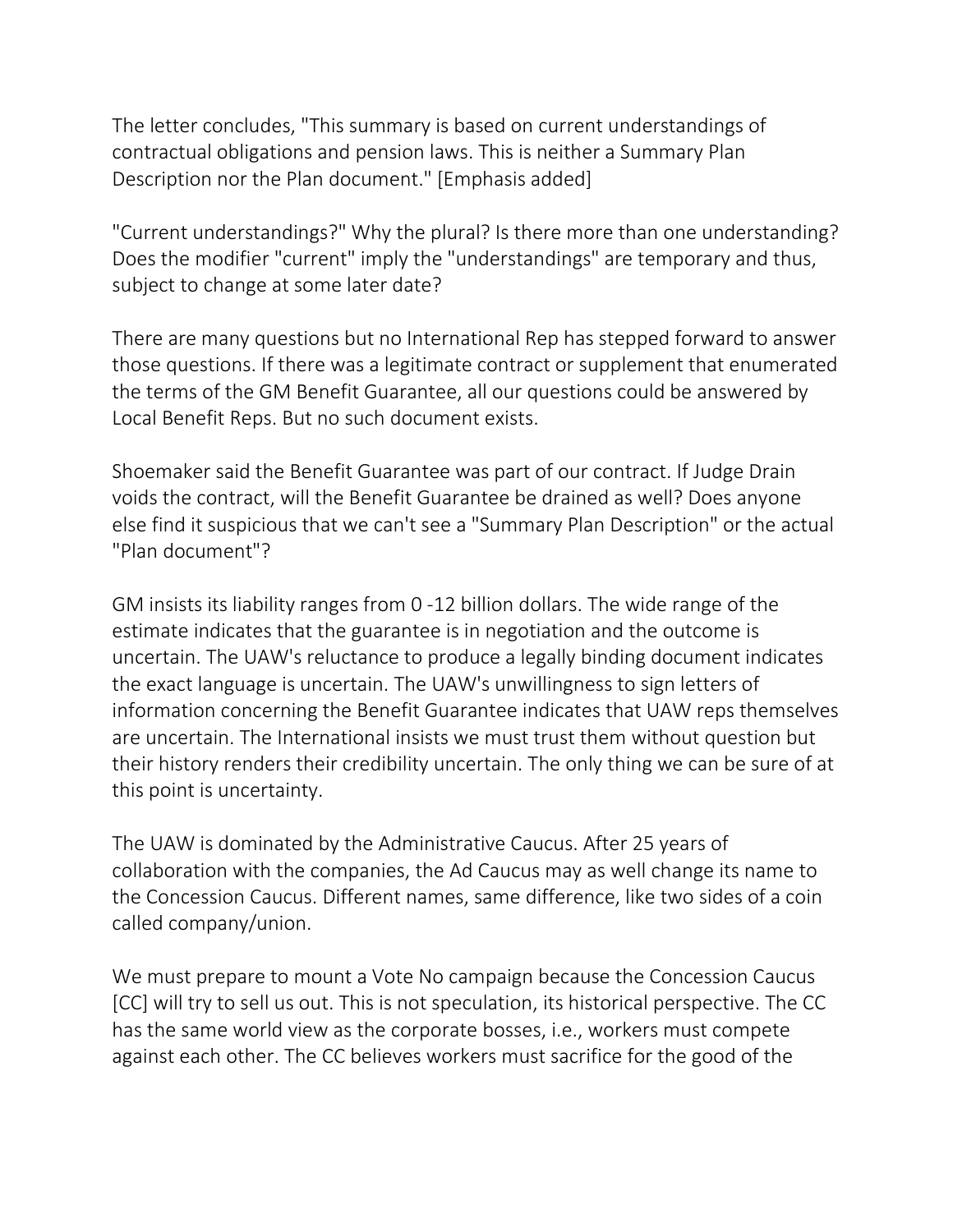company and as a result they feel duty bound to deliver concessions to their "partners in the business."

The CC's slogan is "Buy American" because they believe the union's mission is to promote the company by selling cars rather than organizing workers. It's a falsehood. If the CC had organized America rather than sold America you could buy any name plate you wanted and feel rest assured it was union. Furthermore, the transplants and non union suppliers wouldn't have a competitive advantage because the CC would have taken workers out of the competition rather than thrown them to the dogs.

Let's quit speculating and rely on what we know for a fact. The CC already agreed with Delphi on benchmark "competitive wage and benefit levels".

In the Delphi-UAW Supplement signed on April 29, 2004 the CC determined that \$14 per hour was "competitive". How can they argue differently now? Furthermore, the Supplement eliminated COLA for the first four years, and granted only 70% of COLA until the third quarter of the sixth year of the agreement. On top of that the CC agreed to reduce health care benefits and eliminate defined pensions.

Miller wants even deeper pay and benefit cuts. There is a pattern here.

At the Lear plant in Comstock, MI, Local 1231, (which was formerly GM, then Delphi, then Lear) UAW members were coerced into accepting a wage cut in order to "save jobs". Under the terms of the 2004 contract a machine operator who used to make wages equal to GM-Delphi standards was reduced to \$18.64. The plant is now closed. The work was disbursed to other Lear plants that "won" the whipsawing competition. At an IPS conference in May 2005 UAW VP, Bob King, gave Lear an award for being "union friendly" because they let him "organize" new Lear plants that took work from previously organized Lear plants. This isn't speculation, its fact. The CC sanctions outsourcing, then calls it a victory when they organize the old work at reduced wages.

Based on historical evidence we can reasonably expect the CC to deliver a concession package that includes a promise of "job security". That's right, "job security". Every concession contract and tax abatement comes with the promise to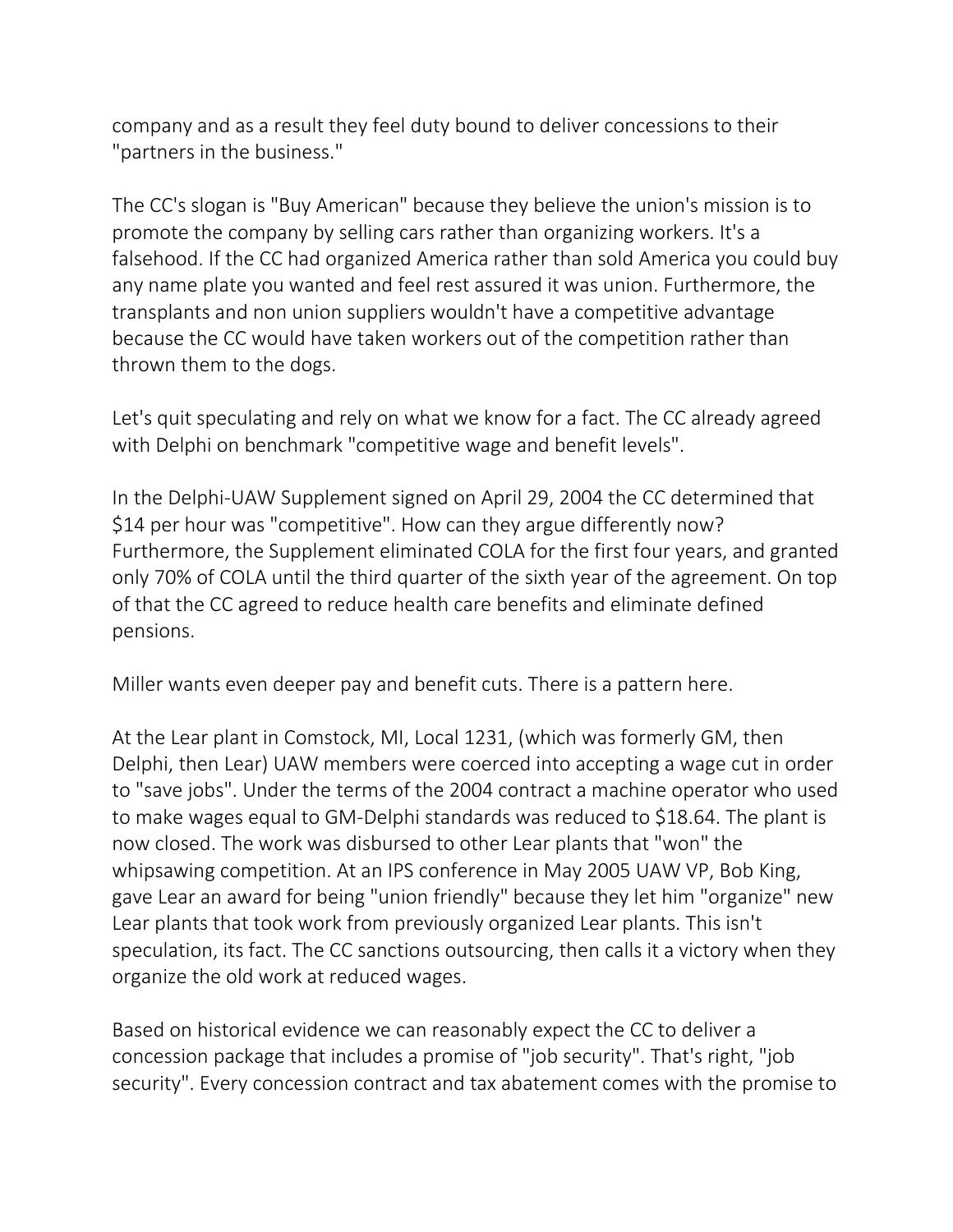"save jobs". The promises never materialize, but hustlers never let little things like facts get in the way of a sweet deal. The CC is determined to come to the aid of GM by sacrificing members in the parts supply sector again. That's not speculation, it's their MO.

We must prepare to fight the war on two fronts. First against GM-Delphi, and second with a Vote No Campaign against the concessions the CC is sure to deliver wrapped in buy outs and bonuses and sparkly promises.

Liberals fight for a cause, radicals fight for their lives. Our lives are on the line. How well we organize on the shopfloor will seal our fate. This is not a battle one can retire from. There's nowhere to run and nowhere to hide. GM-Delphi is determined to take away everything we ever earned: wages, pension, benefits, seniority, and humane working conditions.

We don't need to hear any more crap from International Reps about how we need to get more "involved". We are involved. We are involved in a battle every day with a company that treats us like scrap. In fact, we can't escape. We are on the front lines of the class war and we don't need to hear another dumb ass speech promoting V-CAP as the hallmark of unionism.

The barn is burning. The Big Three and their Two Ugly step sisters, Delphi and Visteon, have been talking about partnership, teamwork, and "growing the business" since 1984. The real goal was always soften the target and move in for the kill. The kill is here. No politician is coming to the rescue.

What we need are tools and direct action tactics, not bureaucratic bullshit and information pickets condoned by Miller because, as he related in a voice mail to management, the pickets "won't disrupt production." That's what counts - production.

Miller is the master ringleader of sideshow distractions like executive compensation. The real issue is the looting of our pensions and the destruction of our standard of living. We need to exert pressure at the point of production, the true fulcrum of worker leverage. If we take the battle to the shopfloor, the intersection of Cost and Profit, we can turn the cutting edge of the axe against